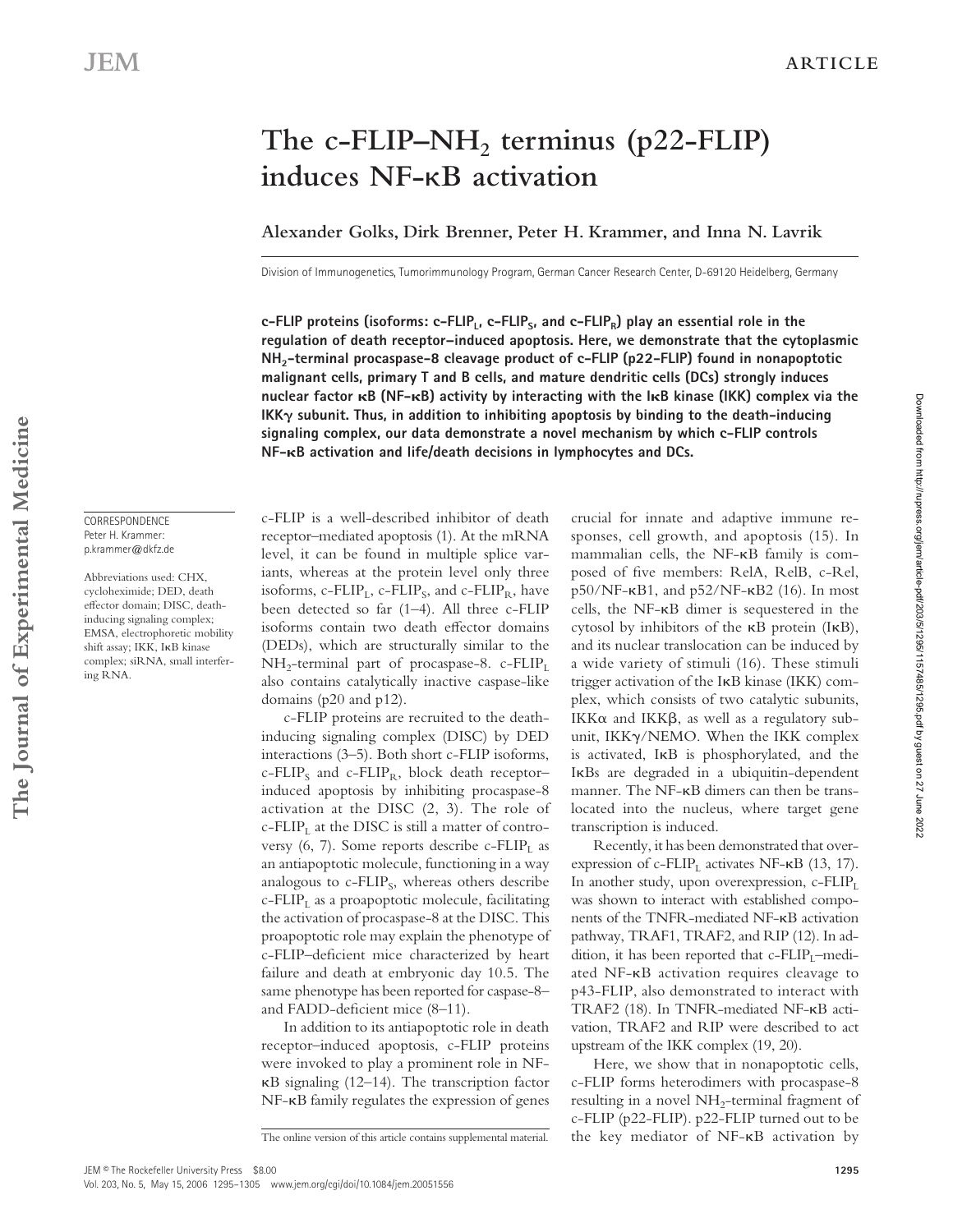# **JEM**

direct binding to the IKK complex. These findings provide a new mechanism of c-FLIP–mediated NF-κB activation and shed light on the regulation of life/death decisions made in lymphocytes.

#### **RESULTS**

**A new form of c-FLIP can be detected in malignant B and T cells** In addition to the three previously described c-FLIP protein isoforms, c-FLIP<sub>L</sub>, c-FLIP<sub>R</sub>, and c-FLIP<sub>S</sub> (2, 3, 21), we have detected a new prominent protein band with the anti-FLIP mAb NF6 directed against the DED region of c-FLIP (Fig. 1 A). The molecular mass of this protein is  $\sim$ 22 kD. The p22 protein was observed in total cellular lysates (Fig. 1 A) and in immunoprecipitates (Fig. 1 B) from B lymphoblastoid cell lines BoeR and Raji and the T cell lines HUT78 and Jurkat A3, but not in CEM and SKW6.4 cells. The viability of the cells used for analysis was verified by negative prop-





**Figure 1. Caspase-dependent presence of p22-FLIP in tumor cell lines.** (A) Total cellular lysates of the indicated T and B cell lines were subjected to 12% SDS-PAGE and Western blot analysis using the anti-FLIP mAb NF6. The positions of c-FLIP<sub>L</sub>, c-FLIP<sub>S/R</sub>, and p22-FLIP are indicated. (B) Western blot analysis of c-FLIP proteins after immunoprecipitation from various cell lines ( $5 \times 10^7$  cells each) using anti-FLIP mAb NF6. Positions of c-FLIP<sub>S/R</sub> and p22-FLIP are indicated. (C) HUT78 and Jurkat A3 cells were preincubated with or without 20 μM zVAD-fmk for 30 min. Analysis of c-FLIP proteins by Western blot was performed as in A. (D) Schematic representation of c-FLIP proteins. DEDs are depicted in black. The cleavage site for generation of p22-FLIP (D198) is shown. The epitope for anti-c-FLIP mAb NF6 is indicated. (E) The NH<sub>2</sub> terminus of c-FLIP encoding the amino acids 1–198 was in vitro translated, [35S] labeled, and added in the indicated amounts to the lysates of BoeR cells as well as to immunoprecipitates of c-FLIP from  $5 \times 10^7$  Boe<sup>R</sup> cells.

The detection of p22-FLIP with the anti-FLIP mAb NF6 indicated the presence of DEDs in p22-FLIP because the antibody was raised against the  $NH<sub>2</sub>$  terminus of c-FLIP. Furthermore, p22-FLIP disappeared upon the addition of zVAD-fmk (Fig. 1 C). This suggests that p22-FLIP is likely a caspase-dependent cleavage product of c-FLIP. We then analyzed the primary structure of  $c$ -FLIP<sub>L/S</sub> and found an aspartate residue at position 198 (Fig. 1 D). Cleavage at  $Asp<sup>198</sup>$ could result in the formation of an  $NH_2$ -terminal DEDcontaining cleavage product with a molecular mass of  $\sim$ 22 kD, corresponding to p22-FLIP.

To test this hypothesis, we generated a cDNA corresponding to the c-FLIP  $NH_2$ -terminal fragment resulting from cleavage at Asp<sup>198</sup>. Subsequently, p22-FLIP was translated in vitro and added to cell lysates of Boe<sup>R</sup> cells, followed by immunoprecipitation with the anti-FLIP mAb NF6. The products of immunoprecipitation as well as the corresponding lysates were analyzed by Western blot (Fig. 1 E). After adding the in vitro-translated c-FLIP  $NH<sub>2</sub>$ -terminal fragment, the band corresponding to p22-FLIP increased considerably. Thus, we conclude that the molecular mass of the in vitro–translated product was indeed identical to endogenous p22-FLIP. These data provide the first evidence that p22-FLIP is an  $NH<sub>2</sub>$ -terminal cleavage product of c-FLIP generated by cleavage at Asp<sup>198</sup>.

### p22-FLIP identification as the NH<sub>2</sub>-terminal cleavage **product of c-FLIP**

To study whether p22-FLIP can be generated from both  $c$ -FLIP<sub>L</sub> and  $c$ -FLIP<sub>S</sub>, we performed the following experiment in vitro. c-FLIP<sub>L</sub>, c-FLIP<sub>S</sub>, and FLAG-c-FLIP<sub>L</sub> were translated in vitro, [<sup>35</sup>S] labeled, and added to total cellular lysates of HUT78 and J16 cells (Fig. 2 A). Upon incubation, all c-FLIPs were cleaved into the  $NH_2$ -terminal fragment p22-FLIP (for c-FLIP<sub>L</sub> and c-FLIP<sub>S</sub>), the NH<sub>2</sub>-terminal FLAGp22-FLIP (for FLAG-c-FLIP<sub>L</sub>), and the COOH-terminal fragment p33-FLIP (for  $c$ -FLIP<sub>L</sub> and FLAG-c-FLIP<sub>L</sub>). Consistent with the results obtained previously, p22-FLIP was not detected upon the addition of zVAD-fmk. Thus, we observed a caspase-dependent processing of c-FLIP<sub>L/S</sub> into p22-FLIP in nonapoptotic cells.

To provide conclusive evidence that p22-FLIP is indeed the cleavage product of c-FLIP resulting from cleavage at Asp198, we generated an uncleavable D198A mutant of FLAG-c-FLIP<sub>L</sub>. In vitro–translated [<sup>35</sup>S]-labeled D198A-FLAG-c-FLIP<sub>L</sub> and WT-FLAG-c-FLIP<sub>L</sub> were added to the lysates of HUT78 cells (Fig. 2 B). As anticipated, FLAG-p22- FLIP was generated in a caspase-dependent manner only from WT-FLAG-c-FLIP. In addition, Boe<sup>R</sup> cells were transfected with WT- and D198A-FLAG-c-FLIP constructs, and consistent with the in vitro data, FLAG-p22-FLIP generation was observed only in the cells transfected with the WT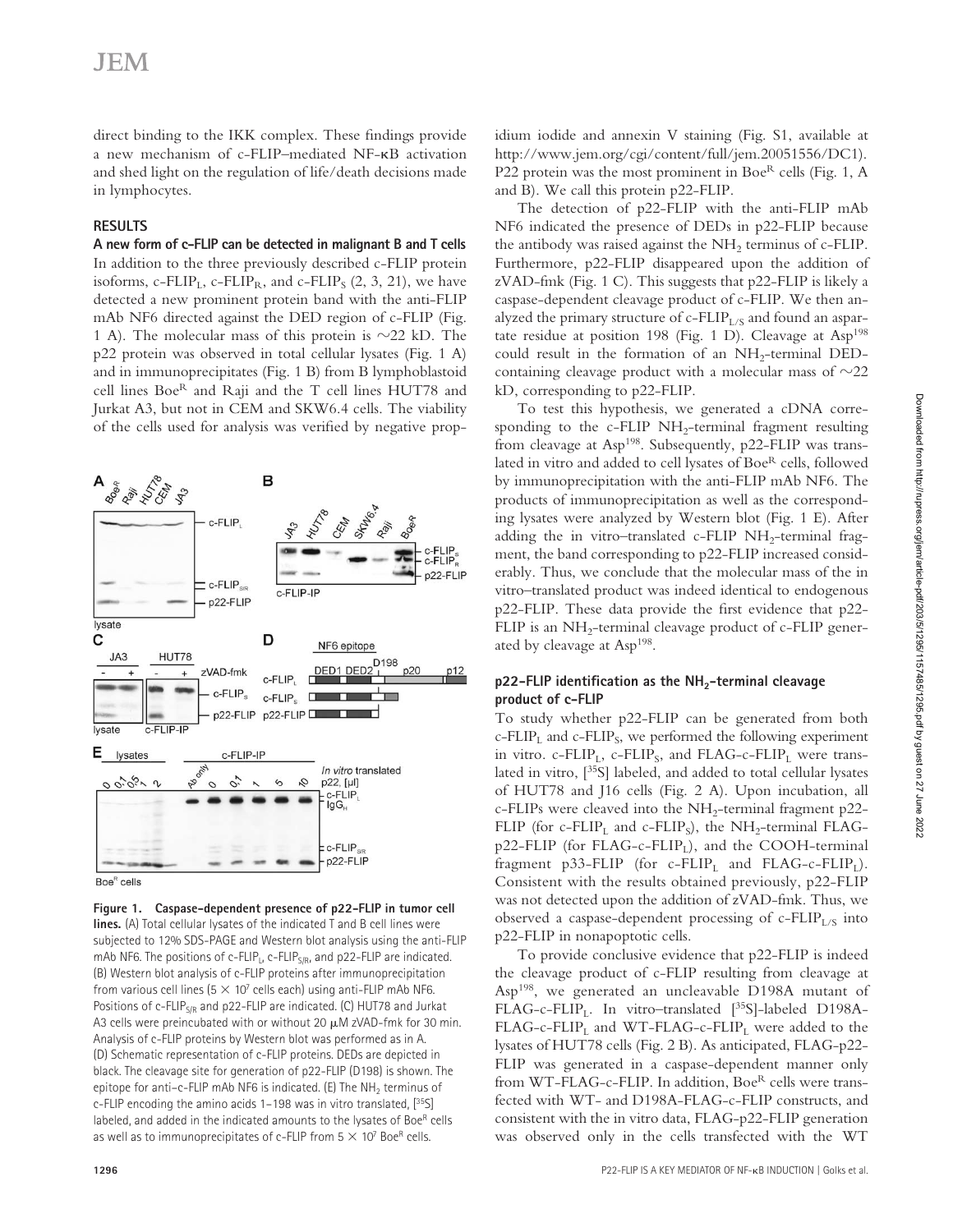

**Figure 2.** Identification of the p22-FLIP cleavage site. (A) In vitro–translated  $[^{35}S]$ -labeled c-FLIP<sub>S</sub>, c-FLIP<sub>L</sub>, or FLAG-c-FLIP<sub>L</sub> was added to the lysates of HUT78 (left) and Jurkat A3 cells (right) and incubated overnight at 4°C in presence or absence of 50 μM zVADfmk. Reactions were separated on 12% SDS-PAGE gels, blotted, and subjected to autoradiography. (B) In vitro–translated [35S]-labeled

construct (Fig. 2 C). Collectively, these data demonstrate that  $p22$ -FLIP is the NH<sub>2</sub>-terminal cleavage product of c-FLIP generated by caspase cleavage at Asp198.

#### **p22-FLIP is generated by procaspase-8 activity and inhibits death receptor–induced apoptosis**

To unravel the mechanism of p22-FLIP formation and find the caspase directly involved in c-FLIP processing, we investigated whether procaspase-8 might generate p22-FLIP. Procaspase-8, which, as a proform, was reported to possess catalytic activity (7, 22) and form heterodimers with c-FLIP in the cytosol by DED interactions, represented a likely candidate (6, 23). Therefore, we immunoprecipitated procaspase-8 from HUT78 cells with an anti–caspase-8 mAb and added in vitro– translated  $[^{35}S]$ -labeled c-FLIP<sub>L</sub> (Fig. 3 A, left). Interestingly, we observed cleavage of c-FLIP<sub>L</sub> into the NH<sub>2</sub>-terminal fragment p22-FLIP and the COOH-terminal fragment p33-FLIP by procaspase-8. The processing was blocked by zVAD-fmk.

To ensure that the mature caspase-8 heterotetramer could not process c-FLIP into p22-FLIP, we added recombinant active caspase-8 to in vitro–translated c-FLIP<sub>L</sub> (Fig. 3 A, right). As expected, recombinant caspase-8 cleaves  $c$ -FLIP<sub>L</sub> in a "classic apoptotic" fashion and generated p43-FLIP and p12-FLIP. Thus, we show that caspase-8 and procaspase-8 process c-FLIP in two mutually exclusive ways. The active

WT-FLAG-c-FLIP, or D198A-FLAG-c-FLIP, was added to the lysates of HUT78 cells and incubated overnight at 4°C in the presence or absence of 50  $\mu$ M zVAD-fmk and visualized as in A. (C) Boe $^R$  cells were transfected with WT-FLAG-c-FLIP<sub>1</sub> or D198A-FLAG-c-FLIP<sub>1</sub> and incubated with or without 20 μM zVAD-fmk, and c-FLIP proteins were analyzed by Western blot.

caspase-8 heterotetramer generates the well-characterized p43-FLIP and p12-FLIP cleavage products, whereas procaspase-8 activity induces formation of the novel p22-FLIP cleavage product as well as the COOH-terminal p33-FLIP. This is consistent with a report on different substrate specificities of the caspase-8 proform and active caspase-8 (7). Clearly, the present study is the first to demonstrate two different caspase-8 specificities with respect to c-FLIP cleavage.

c-FLIP proteins are well-established inhibitors of death receptor–mediated apoptosis. To examine the role of p22- FLIP in death receptor–mediated apoptosis, we generated stable BJAB cell lines overexpressing either high ( $p22-FLIP<sub>high</sub>$ ) or low ( $p22$ -FLIP<sub>low</sub>) amounts of  $p22$ -FLIP. The amount of p22-FLIP in these cell lines was validated by Western blot (Fig. 3 B). Both p22-FLIP<sub>high</sub> and p22-FLIP<sub>low</sub> BJAB cells were characterized by reduced sensitivity toward CD95- and TRAIL-induced apoptosis as compared with the vectortransfected control (Fig. 3, C and D, respectively). The reduction in apoptosis was more prominent in the  $p22-FLIP<sub>high</sub>$ cells. These data provide evidence that compared with other c-FLIP proteins, p22-FLIP is an even stronger inhibitor of death receptor–induced apoptosis.

c-FLIP proteins were reported to have a short half-life (24, 25). We and others have demonstrated that cycloheximide (CHX) sensitizes cells toward death receptor–induced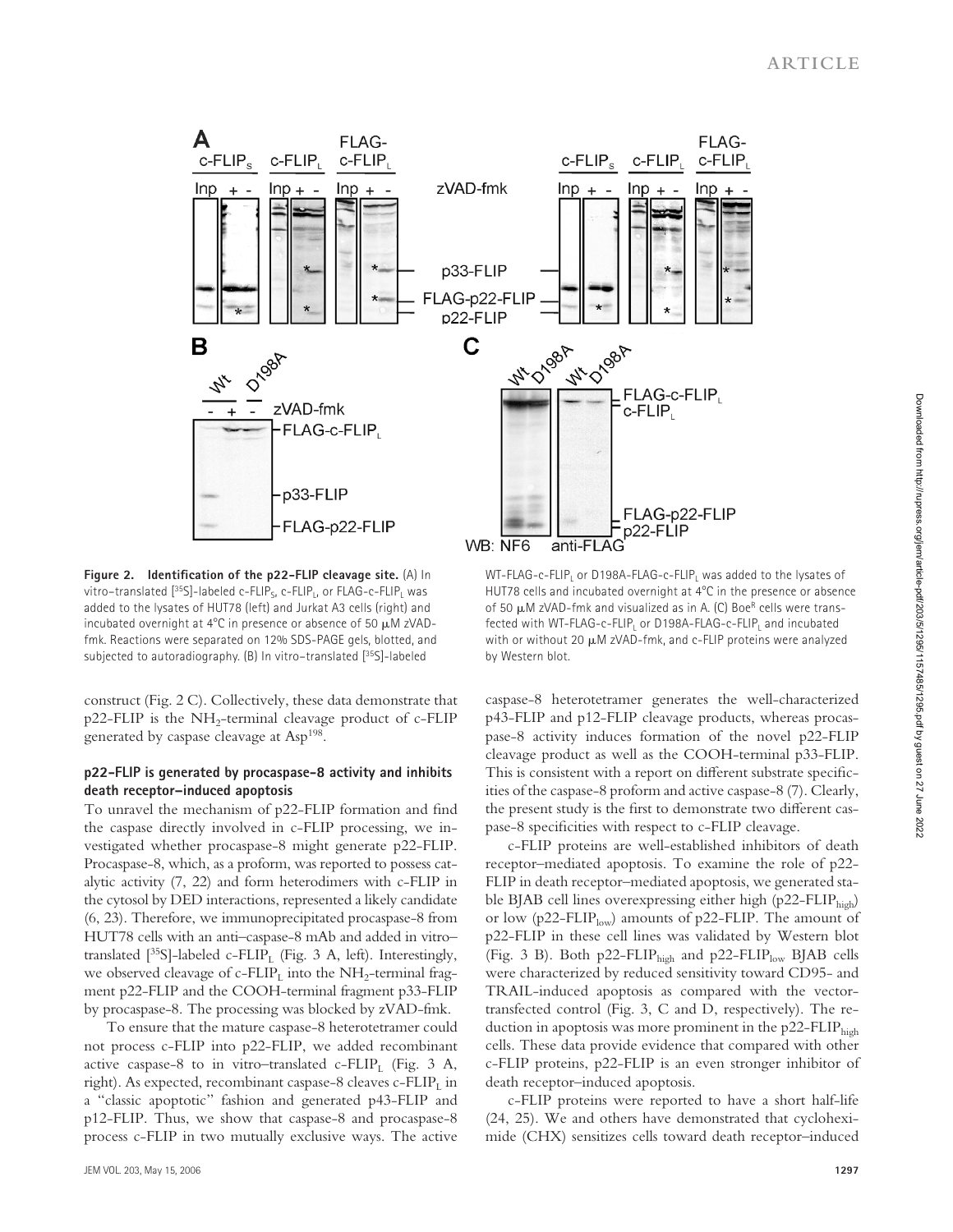**JEM** 





cessing was analyzed by autoradiography (top right). c-FLIP cleavage products p12 and p43 are indicated. Afterward, the same membrane was subjected to Western blot analysis using anti–caspase-8 mAb C15 (bottom right). (B) Analysis of p22-FLIP expression in BJAB cell lines stably overexpressing high or low amounts of p22-FLIP (p22-FLIP<sub>high</sub> or  $p22$ -FLIP<sub>low</sub>, respectively). Endogenous expression of c-FLIP<sub>s</sub> is used as a loading control. (C) p22-FLIP<sub>high</sub>, p22-FLIP<sub>low</sub>, and vector-transfected BJABs (Ctrl.) were stimulated with 1  $\mu$ g/ml anti-APO-1 antibodies or 50 μl/ml LZ-CD95L for 16 h. Specific cell death was calculated as described in Materials and methods. (D) p22-FLIP<sub>high</sub>, p22-FLIPlow, and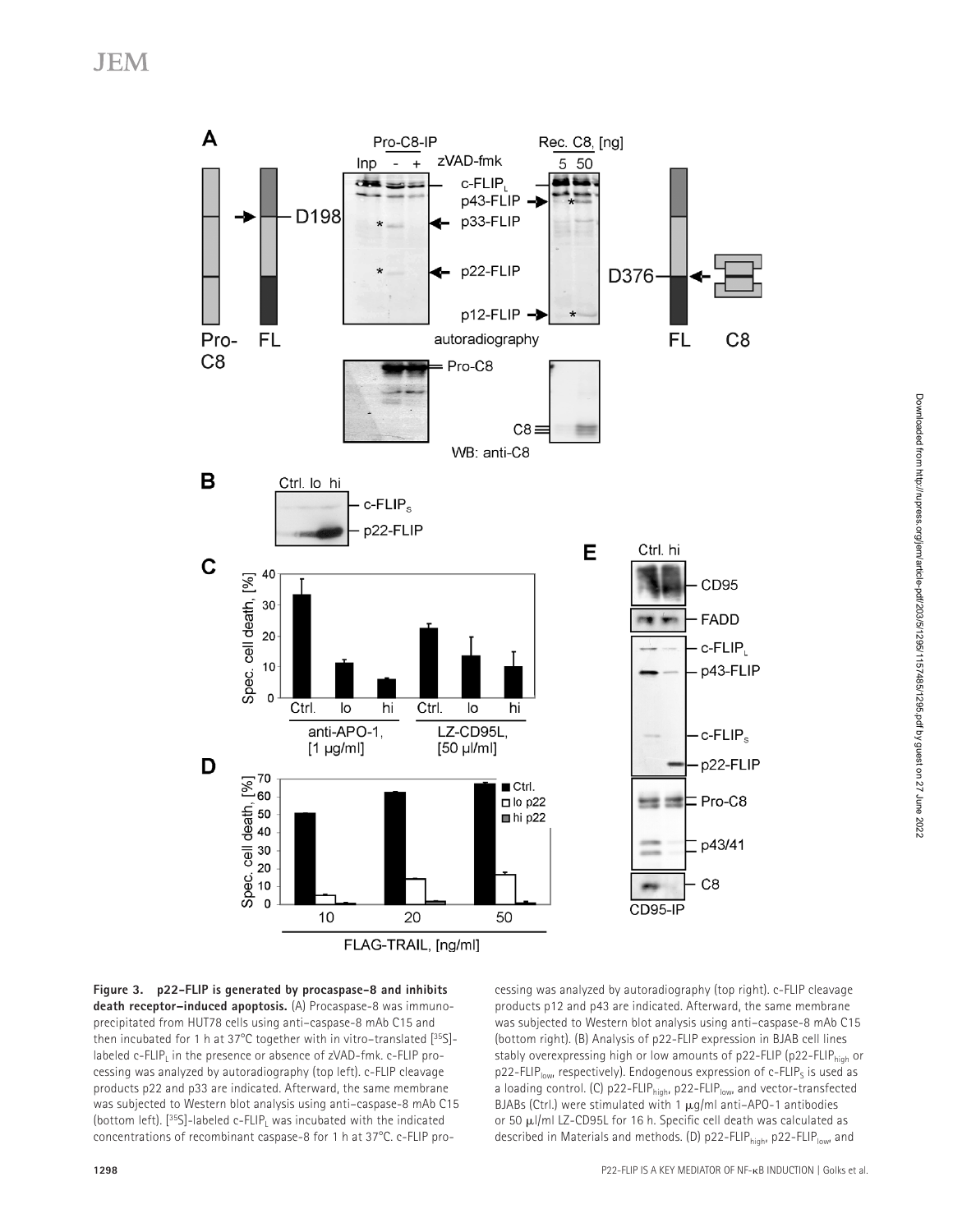

**Figure 4. p22-FLIP is a strong inducer of NF-B.** (A) 293T cells were cotransfected with MEKK1, p22-FLIP, c-FLIP, and luciferase reporter plasmid. GFP transfections were performed to control the transfection efficiency. Western blot analysis using anti-FLIP mAb NF6 was performed to control equal protein expression (right). (B) 293T cells were cotransfected with p22-FLIP and the luciferase reporter plasmid. After the indicated periods of time, cells were lysed and NF-κB

apoptosis, which correlates with a decrease of c-FLIP levels (24, 25). To understand whether sensitization also involves a decrease of the p22-FLIP level, we studied Boer cells that contain high levels of p22-FLIP. Treatment of Boer cells with CHX resulted in a substantial decrease of the p22-FLIP level within 4 h (Fig. S2 A, available at http://www.jem. org/cgi/content/full/jem.20051556/DC1). This decrease correlated with an enhanced sensitivity toward CD95- and TRAIL-induced apoptosis (Fig. S2 B). These data provide additional evidence that the p22-FLIP level in Boer cells correlates with the sensitivity toward death receptor–induced apoptosis, pointing toward the inhibitory role of p22-FLIP.

The antiapoptotic action of c-FLIP in death receptor– mediated apoptosis involves inhibition of caspase-8 activation

 luciferase activity was determined (top). Western blot analysis using anti-FLIP mAb NF6 was performed to determine the expression level of p22-FLIP. (C) Nuclear extracts, which were prepared from 293T cells transfected with p22-FLIP or GFP, were subjected to EMSAs using 32P-labeled oligonucleotides containing an NF-κB (left) or an NF-Y (right) binding site. p22-FLIP expression was verified by Western blot.

at the DISC (2, 3, 24). To investigate whether p22-FLIP is also recruited to the DISC, we immunoprecipitated the CD95 DISC from p22-FLIP<sub>high</sub> cells. Indeed, p22-FLIP was recruited to the DISC (Fig. 3 E). As expected, the activation of procaspase-8 at the DISC of p22-FLIP<sub>high</sub> cells was lower than in vector-transfected cells. The amount of caspase-8 cleavage products in the DISC, p43/p41, and p18 was markedly reduced in p22-FLIP<sub>high</sub> cells, whereas the amounts of FADD and CD95 were similar in both p22-FLIP<sub>high</sub> and vector-transfected cells. This observation is consistent with the reduced sensitivity of p22-FLIP<sub>high</sub> cells toward CD95induced apoptosis and shows that p22-FLIP effectively blocks caspase-8 activation at the DISC, thereby inhibiting CD95 induced apoptosis.

vector-transfected BJABs (Ctrl.) were stimulated with the indicated concentrations of FLAG-TRAIL for 16 h. (E) CD95 DISCs were immunoprecipitated from  $5 \times 10^7$  cells of p22-FLIP<sub>high</sub> and vector-transfected

BJABs (Ctrl.) and analyzed by Western blot with anti–caspase-8 mAb C15, anti-FLIP mAb NF6, anti-CD95 polyclonal antibody C20, and anti-FADD mAb.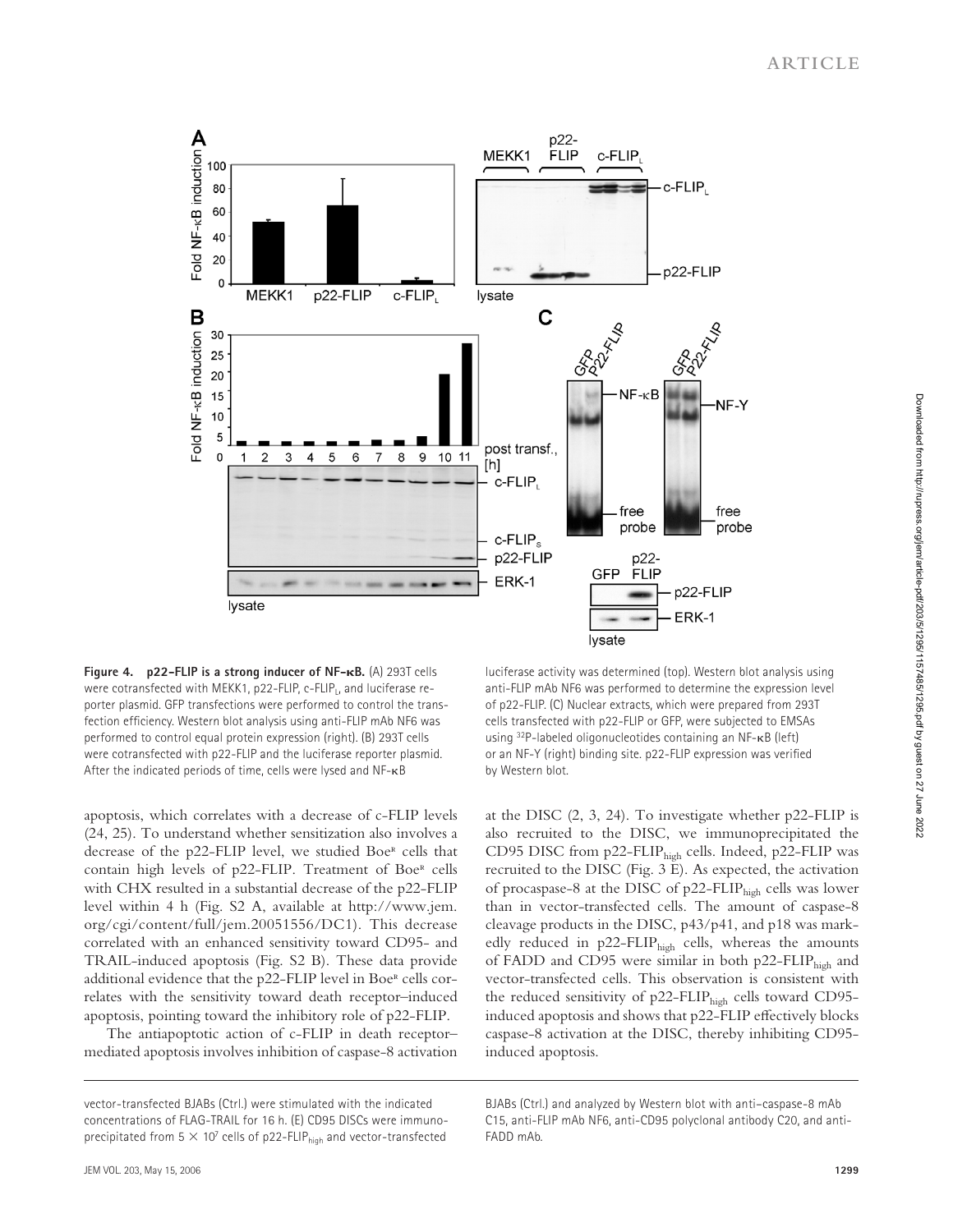#### **p22-FLIP** is a strong inducer of NF- $\kappa$ B

We established an inhibitory role of p22-FLIP in death receptor–induced apoptosis; however, the questions of why p22-FLIP is present in nonapoptotic malignant cells and which functional role p22-FLIP might play in the nonapoptotic scenario were not answered. Using NF-κB luciferase activation assays with  $p22$ -FLIP and c-FLIP<sub>L</sub>, we observed that p22-FLIP is a strong inducer of NF-κB (Fig. 4 A). Moreover, p22-FLIP–mediated NF-κB activation was much stronger than that observed with  $c$ -FLIP<sub>L</sub>, even though expression levels of  $p22$ -FLIP and c-FLIP<sub>L</sub> were similar (Fig. 4 A).

To clarify whether NF-κB activation correlates with the expression level of p22-FLIP, we performed transient transfections of 293T cells with p22-FLIP (Fig. 4 B). The maximum of NF-κB activity at 10 h paralleled the increase of p22-FLIP expression. Moreover, the observed expression level of p22-FLIP in 293T cells (Fig. 4 B) compared with c-FLIP<sub>L</sub> was still lower as compared with the ratio p22-FLIP/ c-FLIP<sub>L</sub> in Boe<sup>R</sup> cells (Fig. 1 A). Thus, we demonstrate that the induction of  $NF-\kappa B$  is specific for p22-FLIP and does not depend on a high expression level of p22-FLIP.

We also assayed p22-induced NF-κB activity by electrophoretic mobility shift assay (EMSA; Fig. 4 C), which independently confirmed that p22-FLIP induces NF-κB. Thus, we demonstrated that p22-FLIP is a strong inducer of NF-κB.

#### **p22-FLIP induces NF-B by direct interaction with the IKK complex**

To get more insight into the mechanism of p22-mediated NF-κB induction, we coexpressed p22-FLIP with the inhibitors of NF-κB (IκBα and IκBβ) and with components of the IKK complex (IKKα, IKKβ, DN-IKKα, and DN-IKKβ; Fig. 5 A). Cotransfections of  $p22$ -FLIP with increasing amounts of IκBα and IκBβ inhibited NF-κB activation. Looking at more upstream events, we observed that cotransfection with DN-IKKα and DN-IKKβ also led to suppression of NF-κB activation. Collectively, the results indicated that p22-FLIP is a strong inducer of NF-κB acting via the canonical NF-κB pathway.

We further examined whether p22-FLIP directly interacts with the IKK complex. FLAG-tagged IKK $\alpha$ , IKK $\beta$ , and IKKγ were transiently cotransfected with p22-FLIP into 293T cells, and then immunoprecipitated with anti-FLAG and anti-FLIP antibodies (Fig. 5 B). We did not observe any interaction between p22-FLIP and IKKα or IKKβ. However, p22-FLIP was coimmunoprecipitated with FLAG-IKKγ and vice versa. Thus, we showed that p22-FLIP interacts with the IKK complex via IKKγ.

In addition, we compared NF-κB induction by p22- FLIP, c-FLIP<sub>L</sub>, and p43-FLIP upon transient transfections in 293T cells (Fig. 5 C). Interestingly, the addition of zVADfmk resulted in a decrease in NF-κB activation for p43-FLIP and c-FLIP<sub>L</sub>, but did not affect p22-FLIP–mediated NF- $\kappa$ B induction. These results strongly indicate that p43-FLIP and



**Figure 5. p22-FLIP induces NF-B by direct interaction with the IKK complex.** (A) 293T cells were cotransfected with luciferase reporter plasmid and either MEKK1, p22-FLIP, or c-FLIP<sub>I</sub> (top part of the diagram). 293T cells were cotransfected with p22-FLIP, the luciferase reporter plasmid, and any one of the constructs IκBα, IκBβ, WT-IKKα, WT-IKKβ, mutated IKK $\alpha$ , or IKK $\beta$  (bottom part of the diagram). Transfection efficiency was examined using GFP transfections. NF-κB luciferase activity was determined as described in Materials and methods. (B) FLAG or FLIP immunoprecipitations were performed from 293T cells that were transfected with p22-FLIP and any one of the constructs FLAG-IKK $\alpha$ , FLAG-IKK $\beta$ , or FLAG-IKKγ. Immunoprecipitated products were subjected to 12% SDS-PAGE gels and analyzed by Western blot using anti-FLIP mAb NF6 and anti-FLAG mAb. (C) 293T cells were cotransfected with MEKK1, p22-FLIP, c-FLIP<sub>1</sub>, p43-FLIP, and the luciferase reporter plasmid. Transfected cells were incubated for 16 h in the presence of the indicated concentrations of zVAD-fmk and lysed, and NF-κB luciferase activity was determined.

c-FLIP<sub>L</sub> require further cleavage to induce  $NF$ - $\kappa$ B activity, whereas p22-FLIP does not. Thus, we show that for the induction of NF- $\kappa$ B activity, both p43-FLIP and c-FLIP<sub>L</sub> have to be processed into p22-FLIP.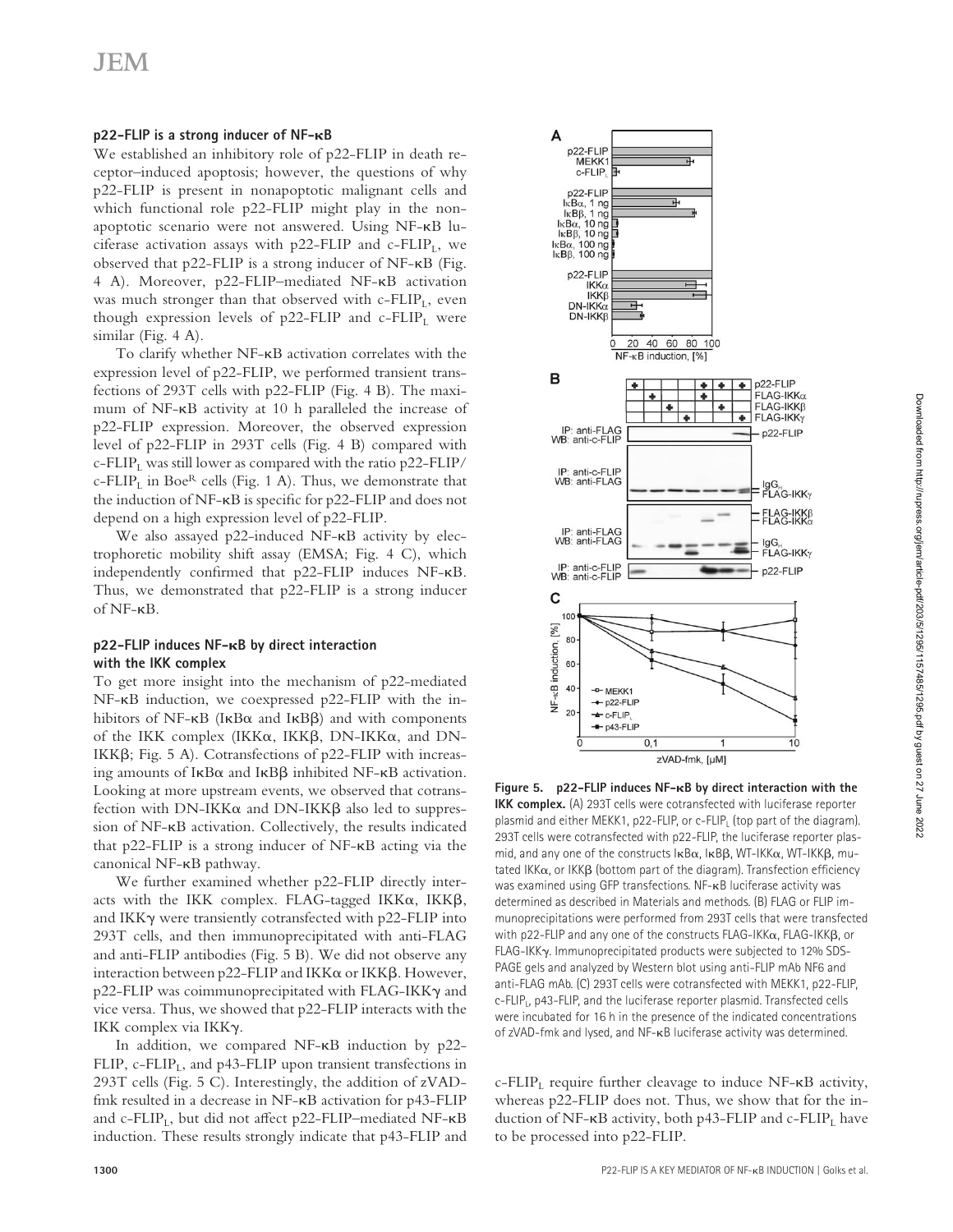#### **p22-FLIP induces NF-B during activation of primary lymphocytes and maturation of primary DCs**

Next, we examined primary human T and B cells for the presence of p22-FLIP. Interestingly, p22-FLIP was absent in freshly prepared cells, but was generated upon activation of these cells with PHA (Fig. 6 A). The same phenomenon was observed in DCs. p22-FLIP was generated upon LPS stimulation, indicating that p22-FLIP is present during maturation of DCs (Fig. 6 A). Also, the increase of p22-FLIP levels in primary cells correlated with the increase of c-FLIP levels and, correspondingly, with the increase of the ratio of c-FLIP to procaspase-8. This observation provides additional evidence for the proposed mechanism of procaspase-8–mediated c-FLIP cleavage to p22-FLIP (Fig. 3).

To find out whether p22-FLIP also directly interacts with the IKK complex in primary human T cells, we performed immunoprecipitations using an anti-IKKγ antibody (Fig. 6 B). We observed p22-FLIP in the IKK complex. Thus, we conclude that p22-mediated NF-κB induction occurs via the same mechanism in primary cells.

To obtain more insight into the role of p22-FLIP in T cell activation, we studied the proliferation of primary T cells upon silencing of c-FLIP using small interfering RNA (siRNA). The silencing of c-FLIP resulted in down-regulation of c-FLIP<sub>L/S/R</sub> as well as its cleavage product, p22-FLIP (Fig. 6 C). Primary T cells were stimulated with either PHA or anti-CD3/CD28, and thymidine incorporation was measured after 3 d of additional culture (Fig. 6 C). Interestingly,



**Figure 6. p22-FLIP is a key mediator of NF-B induction.** (A) Primary human T and B cells were stimulated with 1  $\mu q$ /ml PHA. Primary immature iDCs were stimulated with 500 ng/ml LPS. Western blot analysis was performed using the anti-FLIP mAb NF6, the anti–caspase-8 mAb C15, and the anti-ERK1 mAb. (B) 107 primary human T cells were stimulated with 1 μg/ml PHA for 12 h and lysed, and anti-IKKγ immunoprecipitation was performed. Western blot analysis was performed using anti-IKKα/β antibody and anti-FLIP mAb NF6. (C) Primary human T cells

were transiently transfected with double-stranded siRNA oligonucleotides comprising a FLIP-specific sequence (FLIP-1) or a nonspecific sequence (Ctrl.). 48 h after transfection, cells were stimulated with 1 μg/ml PHA for 3 d (right) or 0.5 μg/ml anti-CD3/28 for 24 h (left) or 3 d (right). After incubation, cells were lysed and Western blot analysis was performed using the anti-FLIP mAb NF6 (left), or the proliferation was measured after incorporation of tritiated thymidine ([3H]TdR) during the last 18 h.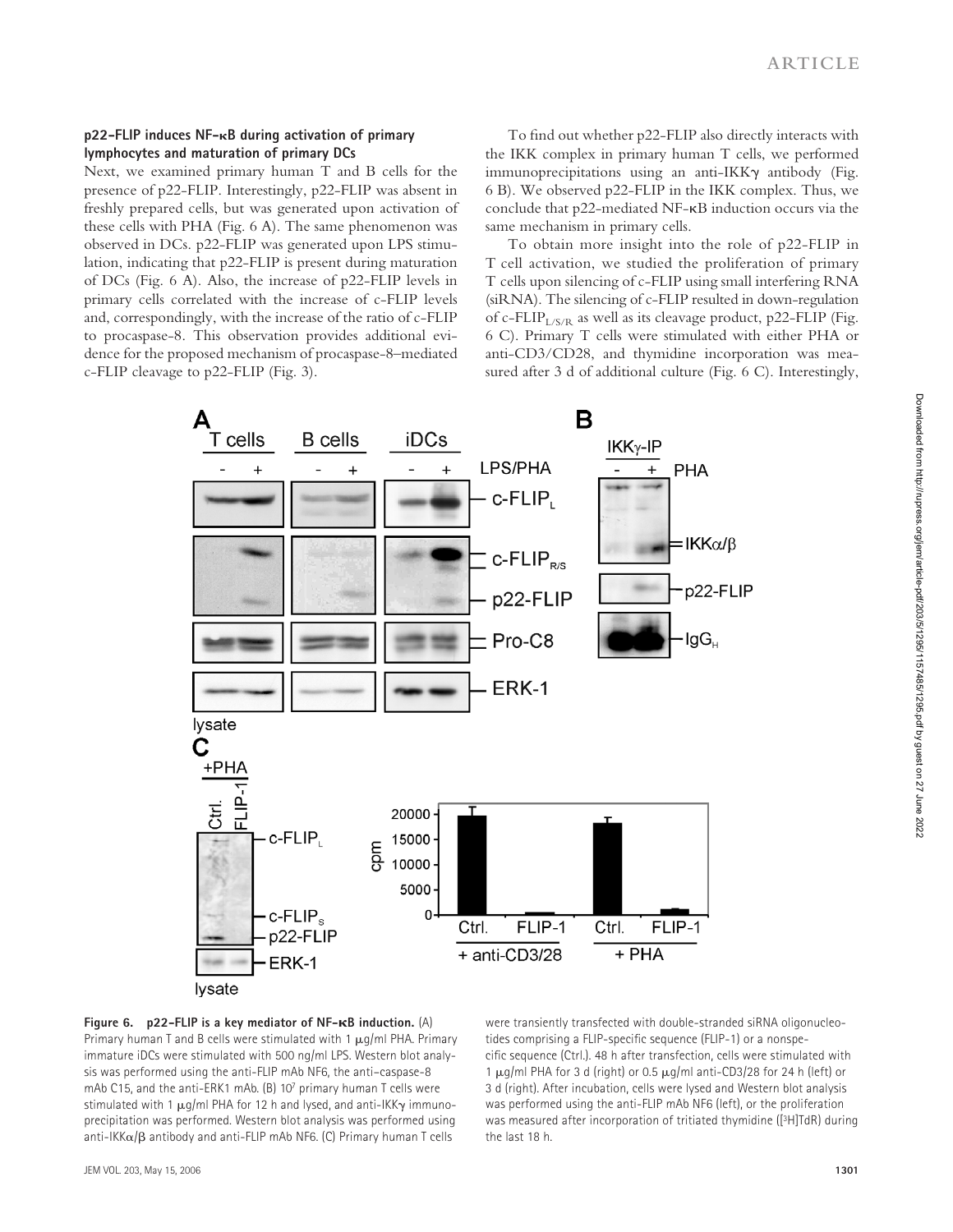silencing of c-FLIP led to a complete stop of cell proliferation. Thus, we show that the absence of c-FLIP and, consequently, p22-FLIP led to severe defects in T cell proliferation.

#### **DISCUSSION**

c-FLIP proteins were demonstrated to induce NF-κB activation (12–14). However, the exact underlying mechanism of this process has not been established yet. In this study, we identified a new mechanism of c-FLIP-mediated NF-κB activation and showed that NF-κB activation requires  $c$ -FLIP processing into the NH<sub>2</sub>-terminal DED-containing fragment, p22-FLIP (Fig. 7). p22-FLIP is generated by procaspase-8 cleavage of both c-FLIP isoforms, c-FLIP<sub>L</sub> and c-FLIP<sub>s</sub>. Furthermore,  $p22$ -FLIP is a strong activator of NF-κB, acting directly at the level of the IKK complex by binding to IKKγ. In addition to its role as an activator of NF- κB, p22-FLIP can block apoptosis by directly binding to the DISC.

p22-FLIP is generated by cleavage of c-FLIP<sub>L/S</sub> at Asp<sup>198</sup>. The resulting  $NH_2$ -terminal fragment, p22-FLIP, contains two tandem DEDs and has a high structural homology to v-FLIP of the Kaposi's sarcoma-associated herpesvirus and other v-FLIPs (14) that are also characterized by the presence of two DEDs followed by a short COOH terminus.

We argue that p22-FLIP is the final cleavage product of c-FLIP that serves as a mediator of NF-κB activation. This result is in contrast to previous studies, where it was suggested that p43-FLIP is a cleavage product of c-FLIP that mediates NF-κB activation (18). We have clearly shown that upon zVAD-fmk treatment, p43-FLIP–mediated activation of NF-κB is decreased, whereas the p22-FLIP–mediated NFκB response remained unaltered. These results indicate that p43-FLIP requires further processing.



# Apoptosis

 $NF$ - $\kappa$ B activation

Figure 7. The dual function of p22-FLIP in the cell. p22-FLIP induces NF-κB by interacting with IKKγ in the IKK complex (right side). In addition, p22-FLIP can block death receptor–mediated apoptosis by binding to the DISC via DED interactions and inhibiting procaspase-8 activation (left side).

Importantly, our study demonstrates a new NF-κB– activating pathway initiated by procaspase-8. We show that independently of death receptor stimulation, procaspase-8 generates the p22-FLIP cleavage product, which leads to the induction of NF-κB (Fig. 7). Recently, procaspase-8 was reported to play a prominent role in NF-κB induction via its involvement in the MALT1–Bcl-10 adaptor complex that is formed upon TCR stimulation  $(26)$ . Our findings further elucidate the involvement of procaspase-8 in NF-κB induction.

Interestingly, we could also show that the active mature caspase-8 heterotetramer  $p10_2-p18_2$  cleaves c-FLIP<sub>L</sub> in vitro to p43-FLIP and p12-FLIP, but not to p22-FLIP. Thus, we observe that procaspase-8 and caspase-8 heterotetramer cleave c-FLIP in two different ways. This is consistent with reports upon different substrate specificities of the caspase-8 proform and active caspase-8  $(7)$ . Of note, our study is the first one demonstrating two different caspase-8 specificities with respect to c-FLIP cleavage.

In addition, we have observed in primary cells that upon increase of the ratio of c-FLIP to procaspase-8, the amount of p22-FLIP was substantially increased. It is likely that procaspase-8 constitutively cleaves c-FLIP to p22-FLIP, forming dimers with c-FLIP. The formation of such dimers between procaspase-8 and c-FLIP in the cytosol was described previously (6, 23). Thus, the ratio of procaspase-8 to c-FLIP in a particular cell type would be the crucial factor defining the amount of generated p22-FLIP and, correspondingly, the potential to induce NF-κB.

Our findings provide a molecular mechanism for how c-FLIP and procaspase-8 contribute to the activation and proliferation of primary lymphocytes. It was reported that caspase activity is essential for T cell activation, as it was shown in experiments with caspase inhibitors (27, 28). Analysis of caspase-8 and c-FLIP conditional knockout mice has demonstrated that those mice show severe defects in T cell activation and proliferation (29). Caspase-8 was reported to be essential for antigen-induced NF-κB activation in T, B, and NK cells (26, 30, 31). We show that upon silencing of c-FLIP in primary cells, the proliferation of these cells is impaired. This demonstrates the importance of our new p22-FLIP–mediated NF-κB–activating pathway in primary lymphocytes.

In conclusion, we described a new NF-κB–activating pathway, which is mediated by two well-described apoptotic DED-containing proteins: procaspase-8 and c-FLIP via their cleavage product, p22-FLIP. The balance between DEDcontaining proteins may provide sensitive signaling check points that cells use for signaling cross-talk and switching between apoptosis-resistant and -sensitive phenotypes and, thus, between life and death.

#### **MATERIALS AND METHODS**

**Cell lines.** The T cell lines HUT78, CEM, H9, Jurkat (clone A3), and Jurkat (clone J16); the B lymphoblastoid cell lines SKW6.4, Raji, and BJAB; and the pre–B cell line BoeR were maintained in RPMI 1640, 10 mM Hepes, 50 μg/ml gentamycin, and 10% fetal calf serum (all from Life Technologies) in  $5\%$  CO<sub>2</sub>.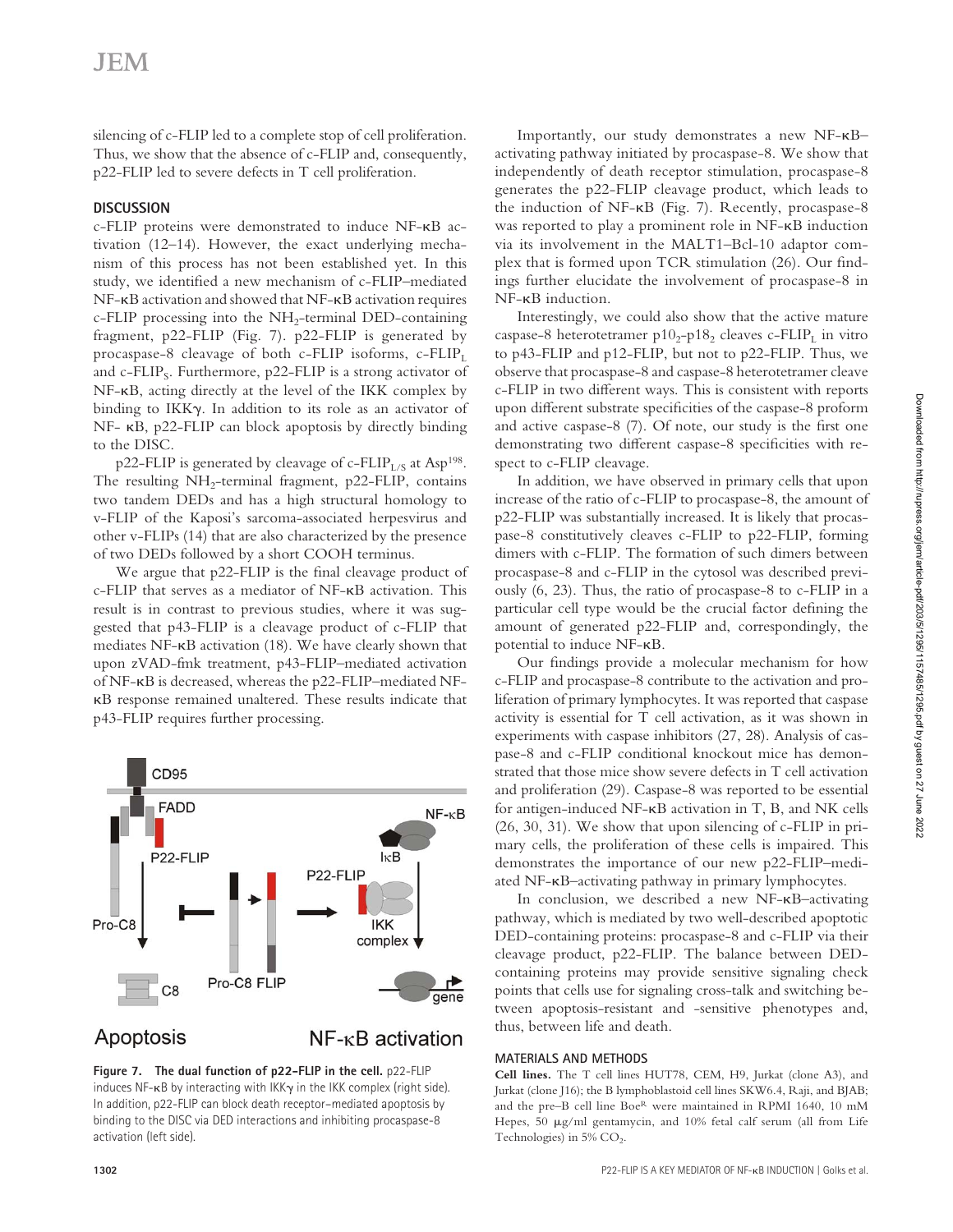**Antibodies and reagents.** Anti-FADD mAb (IgG1) was purchased from Transduction Laboratories. Anti-FLAG mAb was purchased from Sigma-Aldrich. Anti-CD95 polyclonal antibody C20 was purchased from Santa Cruz Biotechnology, Inc. Anti–caspase-8 mAb C15 (mouse IgG2b) recognizes the p18 subunit of caspase-8 (32). Anti-IKKα/β and anti-IKKγ antibodies were purchased from Santa Cruz Biotechnology, Inc., and anti-ERK1 mAb was purchased from BD Biosciences. Anti–APO-1 is an agonistic mAb (IgG3, κ) recognizing an epitope on the extracellular part of CD95 (APO-1/Fas; reference 33). FLAG-TRAIL was obtained from H. Walczak (DKFZ, Heidelberg, Germany). Horseradish peroxidase–conjugated goat anti–mouse IgG1, IgG2a, and IgG2b were from SouthernBiotech. All chemicals used were of analytical grade and purchased from Merck or Sigma-Aldrich. Plasmids encoding  $c$ -FLIP<sub>L</sub> and  $c$ -FLIP<sub>S</sub> have been described previously (2). The plasmid encoding  $FLAG-c-FLIP<sub>L</sub>$  has also been described (3).  $NF-\kappa B$ reporter plasmid was provided by M. Li-Weber (DKFZ, Heidelberg, Germany). Constructs of FLAG-IKKα, FLAG-IKKβ, DN-FLAG-IKKα (Κ44Α), and DN-FLAG-IKKβ (Κ44Α) were provided by H. Nakano (Juntendo University, Tokyo, Japan).

**EMSA.** Soluble nuclear proteins were prepared and used for EMSA as described previously (34). For each reaction, 10–20 fmol of 32P-labeled oligonucleotides comprising an NF-κB binding site (5'-TCAGAGGGGAC-TTTCCGAGAGGCG-3') or NF-Y binding site (5'-CACCTTTTAACC-AATCAGAAAAAT-3') were used.

**Cloning of p22-FLIP and D198A-FLAG-c-FLIP**<sub>L</sub>. p22-FLIP was cloned into the pEF4 expression vector (Invitrogen) using the PCR and the following primers: sense (encoding the KpnI restriction site): 5′-ggggtacccc-ATGTCTGCTGAAGTCATCC-3' and antisense (encoding the XbaI restriction site): 5'-gctctagagcctaATCCTTGAGACTCTTTTGG-3'.

The D198A-FLAG-c-FLIP<sub>L</sub> mutant was cloned via overlap-PCR into the pEF4 expression vector (Invitrogen). The  $NH<sub>2</sub>$ -terminal part was amplified using the following: forward primer 1: 5'-ggggtaccccATGGACTACA-AGGACGACAAAGGGGATGTCTGCTGAAGTCATCCATCAGG-3'; reverse primer 1: 5'-CCTGAAAGTTATTTGAAGGTGCCTTGAGACT-CTTTTGG-3'. The COOH-terminal part was amplified using the following: reverse primer 2: 5'-gctctagagcCTATGTGTAGGAGAGGATAAG-3'; forward primer 2: 5'-CCAAAAGAGTCTCAAGGCACCTTCAAATAA-CTTCAGG-3'. The overlap-PCR was performed using the forward and reverse primer 2.

**CD95 DISC analysis.** Composition of the CD95 DISC was determined as follows.  $5 \times 10^7$  cells were treated either with 1  $\mu$ g/ml anti–APO-1 (IgG3) for 5 min at  $37^{\circ}$ C or left untreated, washed twice in  $1\times$  PBS, and lysed in lysis buffer (30 mM Tris/HCl, pH 7.5, 150 mM NaCl, 2 mM EDTA, 1 mM phenylmethylsulfonyl fluoride [Sigma-Aldrich], protease inhibitor cocktail [Roche], 1% Triton X-100 [Serva], and 10% glycerol). If pretreated with zVAD-fmk, cells were preincubated for 30 min at 37°C with the indicated concentrations of zVAD-fmk before stimulation. CD95 was immunoprecipitated with anti–APO-1 and protein A–Sepharose beads (Sigma-Aldrich) overnight at 4°C. Beads were washed five times with 20 volumes of lysis buffer. Immunoprecipitates were used for in vitro assay or analyzed using SDS-PAGE gels (35). Gels were transferred to Hybond nitrocellulose membrane (GE Healthcare), blocked with 5% nonfat dry milk in PBS/ Tween (PBS plus 0.05% Tween 20) for 1 h, washed with PBS/Tween, and incubated with the primary antibody in PBS/Tween overnight at 4°C. Blots were developed with a chemoluminescence method according to the manufacturer's protocol (PerkinElmer).

**Immunoprecipitations.** For c-FLIP immunoprecipitation,  $5 \times 10^7$  cells were lysed in a volume of 1 ml for 30 min at 0°C, followed by the addition of 100 μl NF6 hybridoma supernatant together with 30 μl protein A– Sepharose. For FLAG immunoprecipitation,  $2 \times 10^6$  cells were transfected using the calcium phosphate method 1 d before lysis. Immunoprecipitation was performed by using 4 μg anti-FLAG mAb together with 30 μl protein

A–Sepharose. For IKKγ immunoprecipitation, 107 primary human T cells were lysed with or without stimulation, and the immunoprecipitation was performed by using 2 μg anti-IKKγ mAb together with 30 μl protein A– Sepharose. Immunoprecipitations were performed for 1 h at room temperature or overnight at 4°C. Beads were then washed five times with 20 volumes of lysis buffer and subjected to Western blot analysis as described above.

**In vitro c-FLIP cleavage assays.** Lysates of the indicated cell lines were prepared as described above and incubated with in vitro–translated [35S] labeled c-FLIP<sub>L</sub>, FLAG-c-FLIP<sub>L</sub>, D198A-FLAG-c-FLIP<sub>L</sub>, or c-FLIP<sub>S</sub> (TNT, T7-coupled reticulocyte lysate system; Promega) overnight at 4°C (36). The procaspase-8 cleavage assay was performed as follows:  $5 \times 10^7$  HUT78 cells were lysed, and procaspase-8 was immunoprecipitated using 100 μl anti– caspase-8 C15 hybridoma together with 30 μl protein A–Sepharose. Beads with bound procaspase-8 were incubated in reaction buffer (50 mM Hepes, pH 7.4, 100 mM NaCl, 0.1% CHAPS, 10 mM dithiothreitol, and 10% sucrose) for 1 h at  $37^{\circ}$ C together with in vitro–translated c-FLIP<sub>L</sub>. The recombinant caspase-8 cleavage assay was performed as follows: 5 or 50 ng/ml recombinant caspase-8 was incubated in reaction buffer for 1 h at 37°C together with in vitro–translated c-FLIP<sub>1</sub>. Reactions were separated on  $12\%$ SDS-PAGE gels, blotted, and subjected to autoradiography.

**Transfection of BJAB and BoeR cells.** Stable transfection of BJAB as well as transient transfection of BoeR cells was performed using expression vectors or the empty vector by electroporation (950 μF, 200 V). Selection pressure was added 48 h after transfection (100 μg/ml zeocin) for 2 wk (BJAB cells) or 10 d (Boe<sup>R</sup> cells). Expression was controlled by Western blot using anti-FLIP mAb NF6. The p22-FLIP–expressing BJABs as well as the empty vector–transfected control cells were subcloned.

**Cytotoxicity assay.** To assay apoptosis,  $5 \times 10^5$  cells were incubated in 48-well plates with or without the indicated amounts of anti–APO-1, LZ-CD95L, or FLAG-TRAIL for 16 h at 37°C. Cell death was measured by FSC/SSC via flow cytometry, and specific cell death was calculated as follows: (percentage of experimental cell death − percentage of spontaneous cell death)/(100  $-$  percentage of spontaneous cell death)  $\times$  100.

**NF-B activation assay.** The day before transfection, 24-well titer plates were seeded with  $0.5 \times 10^5$  293T cells. The cells were transfected using the calcium phosphate method with various expression vectors together with 500 ng of the NF-κB–driven luciferase reporter plasmid. Cells were washed with PBS 16 h after transfection and lysed for 20 min at room temperature in 50 μl lysis buffer (passive lysis buffer; Promega), followed by centrifugation  $(10,000 \text{ g})$  for 20 min to sediment insoluble materials. A total of 5 μl of cell lysates was mixed with 50 μl of the luciferase assay mixture (470 μM Beetle Luciferin [Promega], 1.07 mM (MgCO<sub>3</sub>)<sub>4</sub>Mg(OH)<sub>2</sub> × 5 H2O, 20 mM *N*-Tris-(hydroxymethyl)-methylglycine, 2.67 mM MgSO4, 100 μM EDTA, 33.3 mM DTT, 270 μM CoA(OAc), and 530 μM ATP), and relative light units were measured with a Berthold duoluminomat (Bad Wildbad).

**Preparation and activation of primary human lymphocytes and DCs.** Human peripheral T and B cells were prepared as described previously (37). For activation, resting primary human T cells (day 0) were cultured at  $2 \times 10^6$  cells/ml with 1  $\mu$ g/ml PHA for 16 h (day 1), and primary human B cells (day 0) were cultured at  $2 \times 10^6$  cells/ml with 2  $\mu$ g/ml PHA. After preparing lymphocytes, the primary human monocytes were isolated using cell adhesion onto cell culture flasks. Leukocytes were resuspended in 20–30 ml RPMI 1640 with 10% FCS, and 2-ml aliquots were seeded into six-well titer plates. After incubation for 1 h, adherent cells were washed with PBS. Monocytes were differentiated into immature DCs by adding 1% human AB serum, 1% donor plasma, 1,000 U/ml GM-CSF (Schering), and 500 U/ml IL-4 (Immunotools) for 3 d. Cytokines were renewed after 3 d for an additional 3 d, and immature DCs were stimulated with 500 ng/ml LPS for 16 h.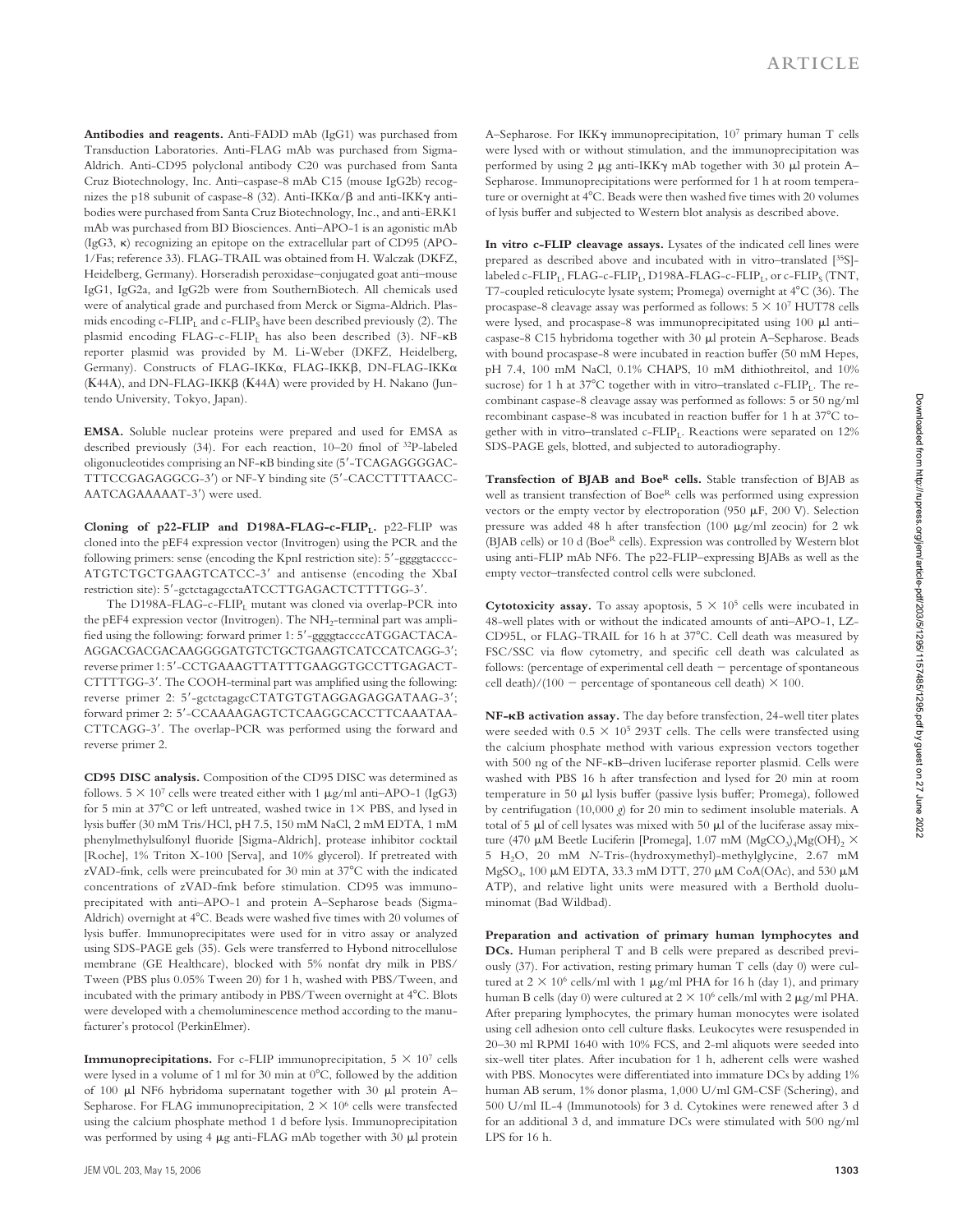**CHX experiments.** For CHX treatments, cells were incubated with 10 μg/ml CHX for the indicated periods of time. For assaying apoptosis in a cytotoxicity assay,  $10<sup>6</sup>$  cells were pretreated with  $10 \text{ µg/ml CHX}$  for 4 h, washed, and incubated with the indicated concentrations of 1 μg/ml anti– APO-1 or 50 ng/ml FLAG-TRAIL for 16 h at 37°C in 24-well plates. Cell death was measured by FSC/SSC via flow cytometry, and specific cell death was calculated as follows: (percentage of experimental cell death − percentage of spontaneous cell death)/(100 − percentage of spontaneous cell death)  $\times$  100.

**Annexin V and propidium iodide staining.** To detect phosphatidylserine exposure by flow cytometry, the T and B cell lines were washed once with PBS, incubated for 10 min on ice in 400 μl binding buffer (2.5 mM Hepes–NaOH, pH 7.4, 35 mM NaCl, and  $0.625$  mM CaCl<sub>2</sub>) with 1  $\mu$ l annexin V–FITC (Qbiogene) or 10 μg/ml propidium iodide (Invitrogen), and analyzed via flow cytometry.

**siRNA-mediated knockdown of c-FLIP and proliferation assays.** Primary human T cells were transfected by HiPerfect (QIAGEN) with a negative control or siRNA oligonucleotids specific for human CFLAR (Hs\_CFLAR\_1 HP; QIAGEN). For the lipofection, 0.2 μg (75 nM) siRNA was used, and transfected cells were rested for 48 h before further analysis. For proliferation assays,  $10^5$  cells were seeded into a 96-well titer plate and stimulated with either 1 μg/ml PHA or 0.5 μg/ml each of anti-CD3/CD28 for up to 4 d. Proliferation was measured with a scintillation counter after tritiated thymidine ( $[3H]TdR$ ) incorporation during the final 15–18 h of the culture.

**Online supplemental material.** Fig. S1 shows the living status of tumor cell lines used, and Fig. S2 shows that the resistance of Boe<sup>R</sup> cells toward CD95- or TRAIL-induced apoptosis is mediated by c-FLIP. Online supplemental material is available at http://www.jem.org/cgi/content/full/jem.20051556/DC1.

We thank Ralf Marienfeld for providing the FLAG-IKKγ plasmid, Hiroyasu Nakano for the FLAG-IKKα and FLAG-IKK-β plasmids, and Peter Angel for a MEKK1 plasmid. We thank Tobias Haas and Henning Walczak for providing FLAG-TRAIL and Min Li-Weber for advice. We thank Heiko Weyd for isolation and differentiation of primary human immature DCs. We would like to thank Sherryl Sundell for critically reading the manuscript; Karsten Gülow, Dagmar Riess, and Rüdiger Arnold for their critical comments; Heidi Sauter for excellent secretarial work; and the Wilhelm Sander Stiftung, SFB 405, and Tumorzentrum Heidelberg/Mannheim for financial support.

The authors have no conflicting financial interests.

#### **Submitted: 1 August 2005 Accepted: 6 April 2006**

#### **R E F E R E N C E S**

- 1. Krueger, A., S. Baumann, P.H. Krammer, and S. Kirchhoff. 2001. FLICE-inhibitory proteins: regulators of death receptor-mediated apoptosis. *Mol. Cell. Biol.* 21:8247–8254.
- 2. Golks, A., D. Brenner, C. Fritsch, P.H. Krammer, and I.N. Lavrik. 2005. c-FLIPR, a new regulator of death receptor-induced apoptosis. *J. Biol. Chem.* 280:14507–14513.
- 3. Krueger, A., I. Schmitz, S. Baumann, P.H. Krammer, and S. Kirchhoff . 2001. Cellular flice-inhibitory protein splice variants inhibit different steps of caspase-8 activation at the cd95 death-inducing signaling complex. *J. Biol. Chem.* 276:20633–20640.
- 4. Scaffidi, C., I. Schmitz, P.H. Krammer, and M.E. Peter. 1999. The role of c-FLIP in modulation of CD95-induced apoptosis. *J. Biol. Chem.* 274:1541–1548.
- 5. Thome, M., P. Schneider, K. Hofmann, H. Fickenscher, E. Meinl, F. Neipel, C. Mattmann, K. Burns, J.L. Bodmer, M. Schröter, et al. 1997. Viral FLICE-inhibitory proteins (FLIPs) prevent apoptosis induced by death receptors. *Nature*. 386:517–521.
- 6. Micheau, O., M. Thome, P. Schneider, N. Holler, J. Tschopp, D.W. Nicholson, C. Briand, and M.G. Grutter. 2002. The long form of FLIP

is an activator of caspase-8 at the Fas death-inducing signaling complex. *J. Biol. Chem.* 277:45162–45171.

- 7. Chang, D.W., Z. Xing, V.L. Capacio, M.E. Peter, and X. Yang. 2003. Interdimer processing mechanism of procaspase-8 activation. *EMBO J.* 22:4132–4142.
- 8. Rasper, D.M., J.P. Vaillancourt, S. Hadano, V.M. Houtzager, I. Seiden, S.L. Keen, P. Tawa, S. Xanthoudakis, J. Nasir, D. Martindale, et al. 1998. Cell death attenuation by 'Usurpin', a mammalian DEDcaspase homologue that precludes caspase-8 recruitment and activation by the CD-95 (Fas, APO-1) receptor complex. *Cell Death Differ.* 5:271–288.
- 9. Yeh, W.C., J.L. Pompa, M.E. McCurrach, H.B. Shu, A.J. Elia, A. Shahinian, M. Ng, A. Wakeham, W. Khoo, K. Mitchell, et al. 1998. FADD: essential for embryo development and signaling from some, but not all, inducers of apoptosis. *Science*. 279:1954–1958.
- 10. Yeh, W.C., A. Itie, A.J. Elia, M. Ng, H.B. Shu, A. Wakeham, C. Mirtsos, N. Suzuki, M. Bonnard, D.V. Goeddel, and T.W. Mak. 2000. Requirement for Casper (c-FLIP) in regulation of death receptor- induced apoptosis and embryonic development. *Immunity*. 12:633–642.
- 11. Varfolomeev, E.E., M. Schuchmann, V. Luria, N. Chiannilkulchai, J.S. Beckmann, I.L. Mett, D. Rebrikov, V.M. Brodianski, O.C. Kemper, O. Kollet, et al. 1998. Targeted disruption of the mouse Caspase 8 gene ablates cell death induction by the TNF receptors, Fas/Apo1, and DR3 and is lethal prenatally. *Immunity*. 9:267–276.
- 12. Kataoka, T., R.C. Budd, N. Holler, M. Thome, F. Martinon, M. Irmler, K. Burns, M. Hahne, N. Kennedy, M. Kovacsovics, and J. Tschopp. 2000. The caspase-8 inhibitor FLIP promotes activation of NF-kappaB and Erk signaling pathways. *Curr. Biol.* 10:640–648.
- 13. Hu, W.H., H. Johnson, and H.B. Shu. 2000. Activation of NF-kappaB by FADD, Casper, and caspase-8. *J. Biol. Chem.* 275:10838–10844.
- 14. Thome, M., and J. Tschopp. 2001. Regulation of lymphocyte proliferation and death by FLIP. *Nat. Rev. Immunol.* 1:50–58.
- 15. Ghosh, S., and M. Karin. 2002. Missing pieces in the NF-kappaB puzzle. *Cell*. 109:S81–S96.
- 16. Hayden, M.S., and S. Ghosh. 2004. Signaling to NF-kappaB. *Genes Dev.* 18:2195–2224.
- 17. Chaudhary, P.M., M.T. Eby, A. Jasmin, A. Kumar, L. Liu, and L. Hood. 2000. Activation of the NF-kappaB pathway by caspase 8 and its homologs. *Oncogene*. 19:4451–4460.
- 18. Kataoka, T., and J. Tschopp. 2004. N-terminal fragment of c-FLIP(L) processed by caspase 8 specifically interacts with TRAF2 and induces activation of the NF-kappaB signaling pathway. *Mol. Cell. Biol.* 24:2627–2636.
- 19. Hur, G.M., J. Lewis, Q. Yang, Y. Lin, H. Nakano, S. Nedospasov, and Z.G. Liu. 2003. The death domain kinase RIP has an essential role in DNA damage-induced NF-kappa B activation. *Genes Dev.* 17:873–882.
- 20. Liu, Z.G. 2005. Molecular mechanism of TNF signaling and beyond. *Cell Res.* 15:24–27.
- 21. Peter, M.E., and P.H. Krammer. 2003. The CD95(APO-1/Fas) DISC and beyond. *Cell Death Differ*. 10:26-35.
- 22. Boatright, K.M., M. Renatus, F.L. Scott, S. Sperandio, H. Shin, I.M. Pedersen, J.E. Ricci, W.A. Edris, D.P. Sutherlin, D.R. Green, and G.S. Salvesen. 2003. A unified model for apical caspase activation. *Mol. Cell.* 11:529–541.
- 23. Boatright, K.M., C. Deis, J.B. Denault, D.P. Sutherlin, and G.S. Salvesen. 2004. Activation of caspases-8 and -10 by FLIP(L). *Biochem. J.* 382:651–657.
- 24. Schmitz, I., H. Weyd, A. Krueger, S. Baumann, S.C. Fas, P.H. Krammer, and S. Kirchhoff. 2004. Resistance of short term activated T cells to CD95-mediated apoptosis correlates with de novo protein synthesis of c-FLIPshort. *J. Immunol.* 172:2194–2200.
- 25. Fulda, S., E. Meyer, and K.M. Debatin. 2000. Metabolic inhibitors sensitize for CD95 (APO-1/Fas)-induced apoptosis by down-regulating Fas-associated death domain-like interleukin 1-converting enzyme inhibitory protein expression. *Cancer Res.* 60:3947–3956.
- 26. Su, H., N. Bidere, L. Zheng, A. Cubre, K. Sakai, J. Dale, L. Salmena, R. Hakem, S. Straus, and M. Lenardo. 2005. Requirement